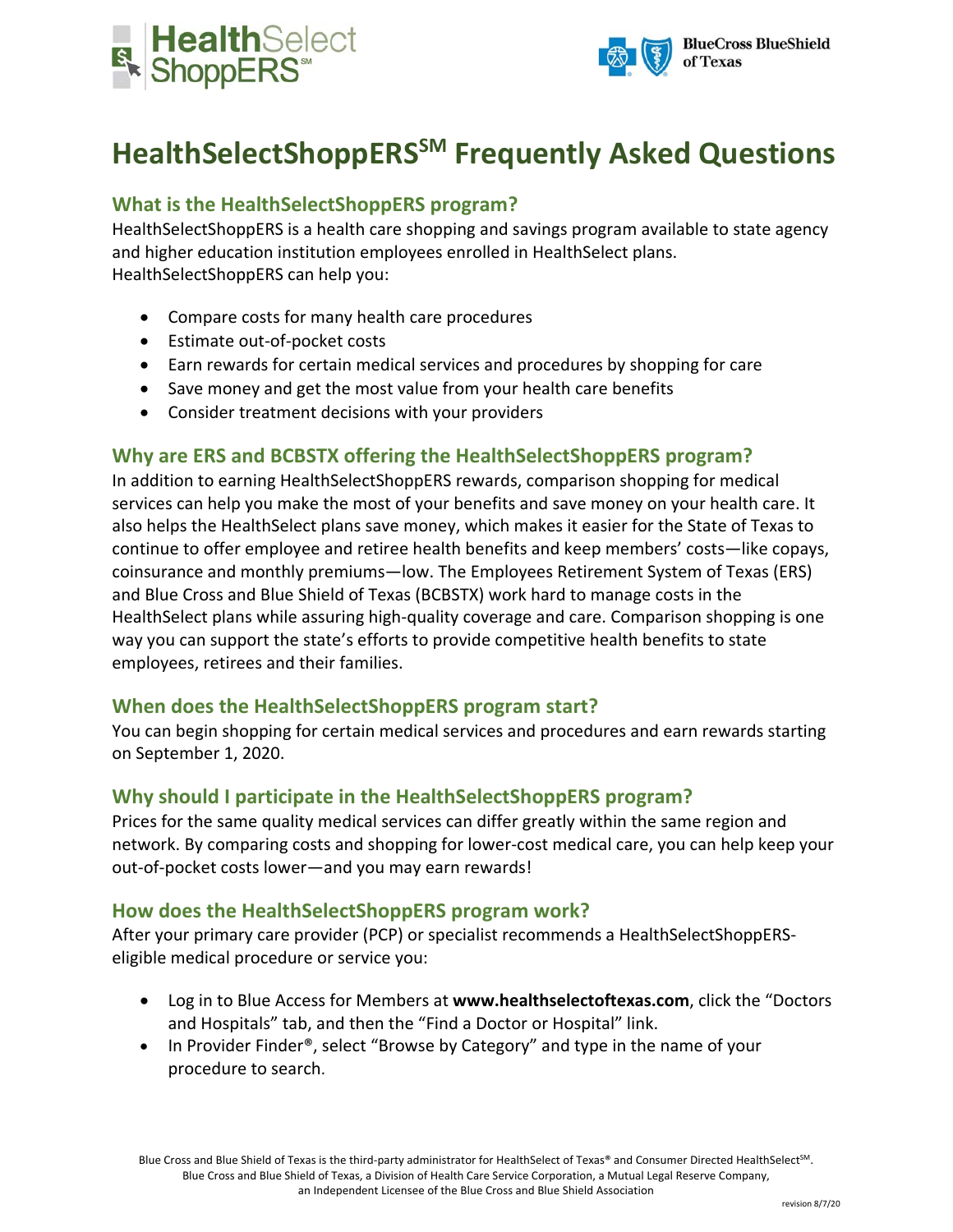



- From the list of health care providers (facilities) that perform the procedure, follow the prompts to select a lower-cost, quality provider that qualifies for a HealthSelectShoppERS reward.
- Have the procedure at the HealthSelectShoppERS-eligible facility.
	- o **Note:** A referral or prior authorization may be required for your procedure. If you have questions about referrals or prior authorizations, call a BCBSTX Personal Health Assistant toll-free at (800) 252-8039, Monday–Friday 7 a.m. - 7 p.m. and Saturday 7 a.m. - 3 p.m. CT.
- When your medical service or procedure is complete, the provider will submit the claim to BCBSTX for processing. Once BCBSTX processes the claim and as long as you are still eligible, ERS will deposit your reward into your TexFlex health care flexible spending account (FSA) or limited-purpose FSA.

## **Eligible Participants**

### **Who is eligible to earn incentives?**

HealthSelectShoppERS is available to all benefits-eligible active employees enrolled in HealthSelect of Texas®, HealthSelect<sup>SM</sup> Out-of-State or Consumer Directed HealthSelect<sup>SM</sup>. Retirees, Medicare primary participants, COBRA members and HealthSelect<sup>SM</sup> Secondary participants are not eligible for the HealthSelectShoppERS program.

## **What else do I need to know about a member's eligibility to earn an incentive?**

- The member has to be actively employed (not retired) at a state agency or higher education institution, or the participant is an enrolled dependent of an active employee, when they shop.
- The member has to be eligible and enrolled in HealthSelect of Texas, HealthSelect Outof-State, or Consumer Directed HealthSelect when they get the medical service or procedure.
- The member has to be eligible for an FSA or limited purpose FSA when ERS processes the BCBSTX rewards file.
- If the member isn't eligible at any point in the process, they will not earn an incentive.

The entire process, from shopping for a rewards-eligible service to ERS processing a reward, could take months.

### **Can my spouse or covered dependent shop and earn rewards?**

Yes—as long as they are covered under an eligible HealthSelect plan. (*See Who is eligible to earn incentives?* above). Rewards are available for all participants covered on the eligible employee's plan, including dependents and spouses. The employee can shop for any of their covered dependents, including spouses and children. Spouses and dependents age 18 and older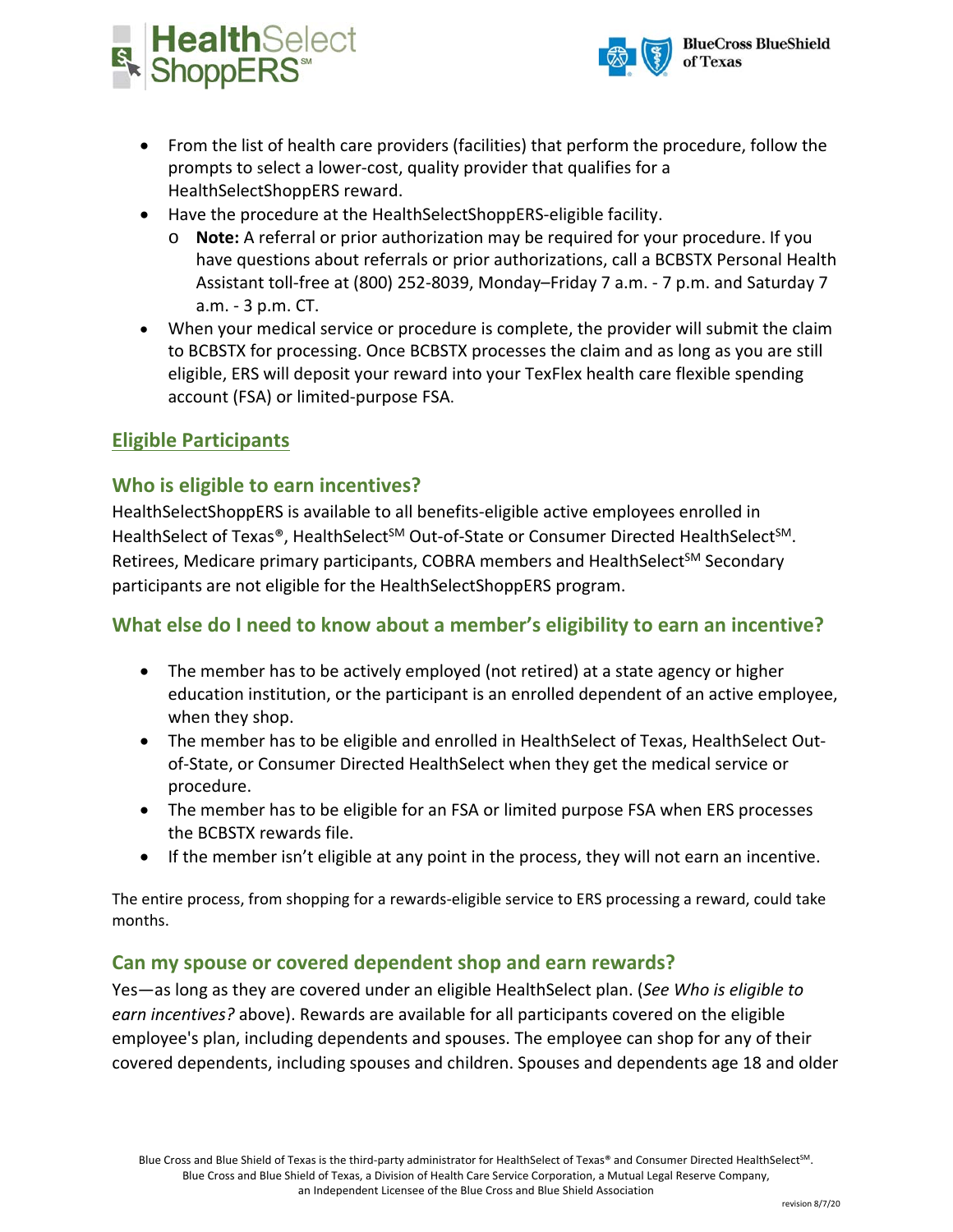



who have registered for their own Blue Access for Members account can also use their account to shop for their services for the employee to get a reward.

# **I'm a return-to-work retiree with active employee benefits coverage. Am I eligible for HealthSelectShoppERS?**

Yes. Return-to-work retirees who have elected active employee coverage and who are enrolled in HealthSelect of Texas or Consumer Directed HealthSelect are eligible to participate. If you choose retiree benefits as a return-to-work retiree, you are not eligible for HealthSelectShoppERS.

## **Shopping for Eligible Services and Providers**

### **How do I know which services are eligible?**

The full list of eligible services is available in Provider Finder. Log into Blue Access for Members<sup>SM</sup> at www.healthselectoftexas.com, click the "Doctors and Hospitals" tab and then on "Find a Doctor or Hospital." All eligible services will be listed under the search bar. Reward amounts and services are subject to change.

### **Where do I go to shop?**

When a doctor recommends a treatment or procedure, log into Blue Access for Members<sup>SM</sup> at **www.healthselectoftexas.com**, click the "Doctors and Hospitals" tab and then on "Find a Doctor or Hospital" to search for your procedure. You also have the option to call a BCSBTX Personal Health Assistant to help you shop for HealthSelectShoppERS reward-eligible procedures.

### **How do I know which providers are part of the HealthSelectShoppERS program?**

If your doctor recommends you have a medical service or procedure that is eligible for rewards, you should search Provider Finder or call a BCBSTX Personal Health Assistant to learn if the provider is rewards-eligible, or if there are rewards-eligible providers in your area.

## **How can I talk to my doctor about referring me to a provider or facility that is eligible for HealthSelectShoppERS rewards?**

If your doctor recommends you have a service or procedure that is eligible for rewards, you should search Provider Finder or call a BCBSTX Personal Health Assistant to learn if the provider is rewards-eligible, or if there are rewards-eligible providers in your area. If you find a different provider that has a lower cost and is eligible for a reward, you can call your doctor to discuss switching your referral to a different facility or provider. Of course, the decision on where to go for care is always between you and your doctor. For questions about referrals, call a BCBSTX Personal Health Assistant at **(800) 252-8039**.

Blue Cross and Blue Shield of Texas is the third-party administrator for HealthSelect of Texas® and Consumer Directed HealthSelect<sup>SM</sup>. Blue Cross and Blue Shield of Texas, a Division of Health Care Service Corporation, a Mutual Legal Reserve Company, an Independent Licensee of the Blue Cross and Blue Shield Association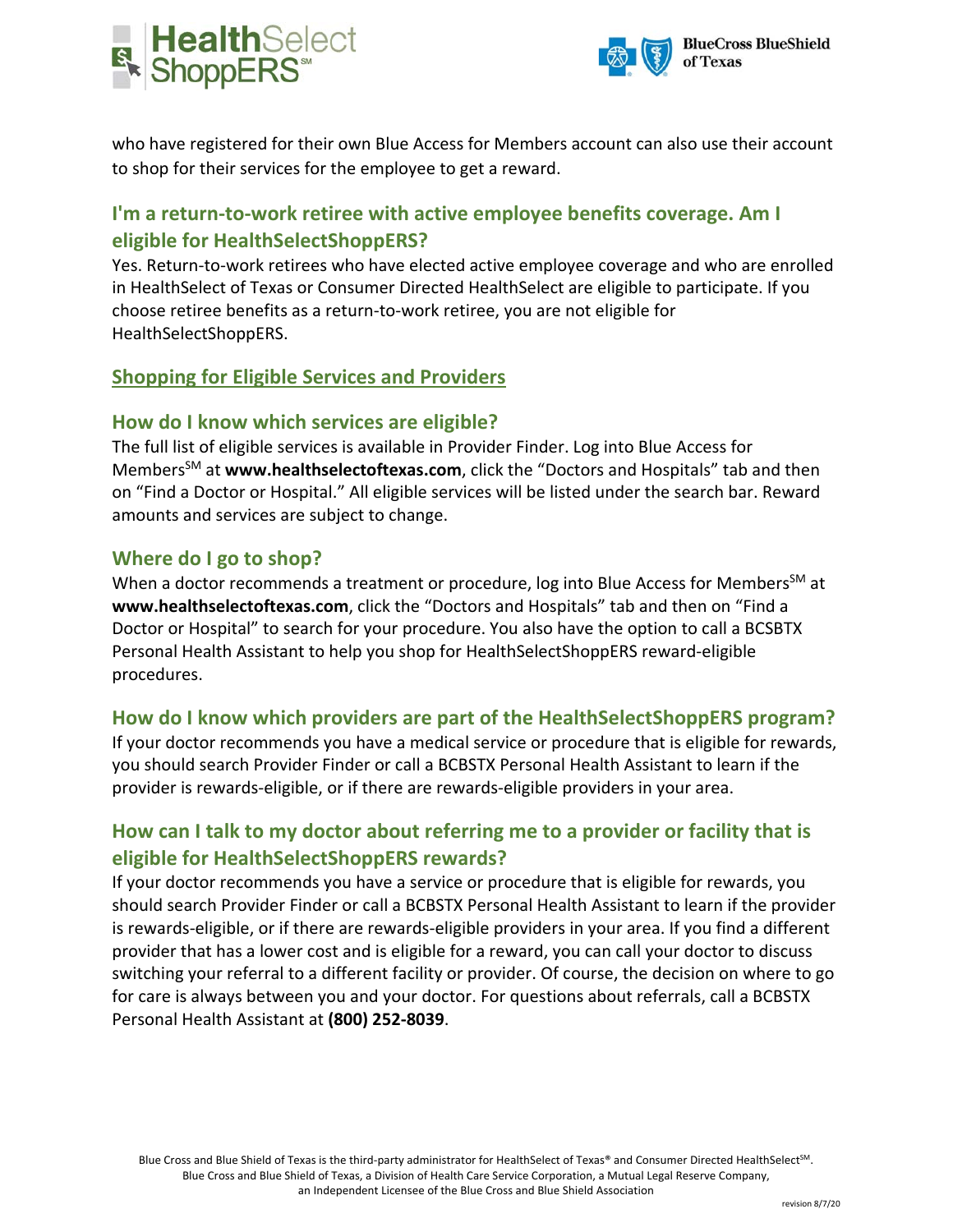



# **Once I've shopped, how long can I wait to have the service and still earn a**

### **reward?**

To get the reward, you must get the eligible service you shopped for within thirteen months of shopping.

### **Can I see my shopping history?**

Log into Blue Access for Members at **www.healthselectoftexas.com** and click the "Doctors and Hospitals" tab and then on "Find a Doctor or Hospital." Click on your name on the top right of the screen. Select "Your Profile" from the dropdown menu to see your shopping history.

### **Getting and Using Incentives**

### **How will I get my incentive?**

ERS will deposit the reward into your TexFlex health care or limited-purpose FSA, usually within 30 to 45 days of the date BCBSTX processes your claim. If you are not already enrolled in a health care FSA or limited-purpose FSA, ERS will set one up for you.

- HealthSelect of Texas and HealthSelect Out-of-State participants are eligible for a reward deposited into a TexFlex health care FSA, which can be used for eligible health expenses.
- Consumer Directed HealthSelect participants are eligible for a reward deposited into a TexFlex limited-purpose FSA. The limited-purpose FSA can be used only for eligible vision and dental expenses.

Any rewards earned in December will be processed in January of the following year.

### **What is the incentive amount for a procedure?**

The incentives you can earn vary from \$25 to \$500, depending on the procedure and where you have it performed. For the most up-to-date information on reward amounts and eligible services, visit Provider Finder by logging into Blue Access for Members. Reward amounts and services are subject to change.

## **What is the maximum amount I am eligible to earn through the HealthSelectShoppERS program?**

You can earn up to \$500 in rewards, total per family, each plan year.

## **What if I don't currently have an FSA?**

If you do not have a TexFlex health care or limited-purpose FSA prior to earning a reward, ERS will create an account for you. You will get a welcome letter and debit card kit after the account is set up.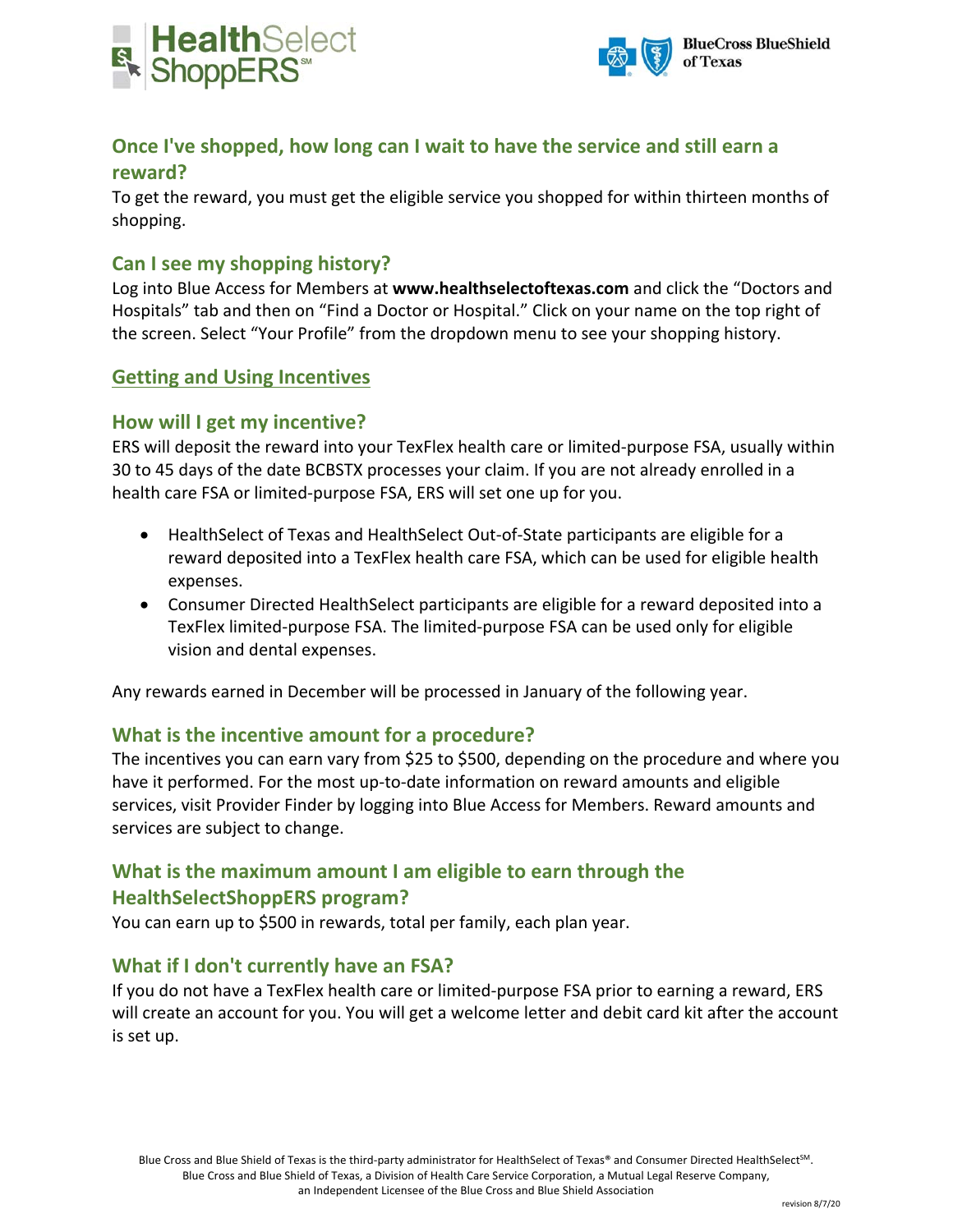



To learn more about accessing your FSA and eligible expenses, visit **TexFlexERS.com** or contact TexFlex customer care toll-free at **(844) 884-2364**. Representatives are available from 7 a.m. to 7 p.m. CT, Monday-Friday, excluding holidays.

### **Who is eligible to redeem the award in the FSA?**

You and any IRS-eligible dependent can redeem available incentives through TexFlex to pay for eligible services. Health care FSA funds can cover eligible medical expenses, including deductibles, copays, prescriptions, dental care and items like contact lenses and eyeglasses. To comply with IRS requirements, Consumer Directed HealthSelect participants can use limitedpurpose FSA funds only for dental and vision expenses. For more information about a TexFlex health care FSA or limited-purpose FSA, including lists of eligible expenses, visit **TexFlexERS.com**.

## **I'm contributing the maximum to my FSA this year. Can I still participate in HealthSelectShoppERS and get rewards?**

Employer contributions are made in addition to employee's annual contribution amount. A participant can elect the maximum contribution amount each year and still be eligible to receive up to \$500 in incentives during the plan year.

### **What if I haven't gotten my reward?**

The reward will be deposited into your TexFlex account usually within 30 to 45 days after you get the service and BCBSTX processes your claim. If it has been more than 45 days from the date your claim was processed and your reward is not available in your TexFlex account, call a BCBSTX Personal Health Assistant for help.

#### **More Information**

### **Whom do I call if I have questions about the program?**

If you have questions about HealthSelectShoppERS, call a BCBSTX Personal Health Assistant tollfree at **(800) 252-8039**, Monday–Friday 7 a.m. - 7 p.m. and Saturday 7 a.m. - 3 p.m. CT.

#### **Whom do I call if I have questions about my TexFlex FSA?**

Contact TexFlex customer care, toll-free, at **(844) 884-2364**. Representatives are available from 7 a.m. to 7 p.m. CT, Monday-Friday, excluding holidays.